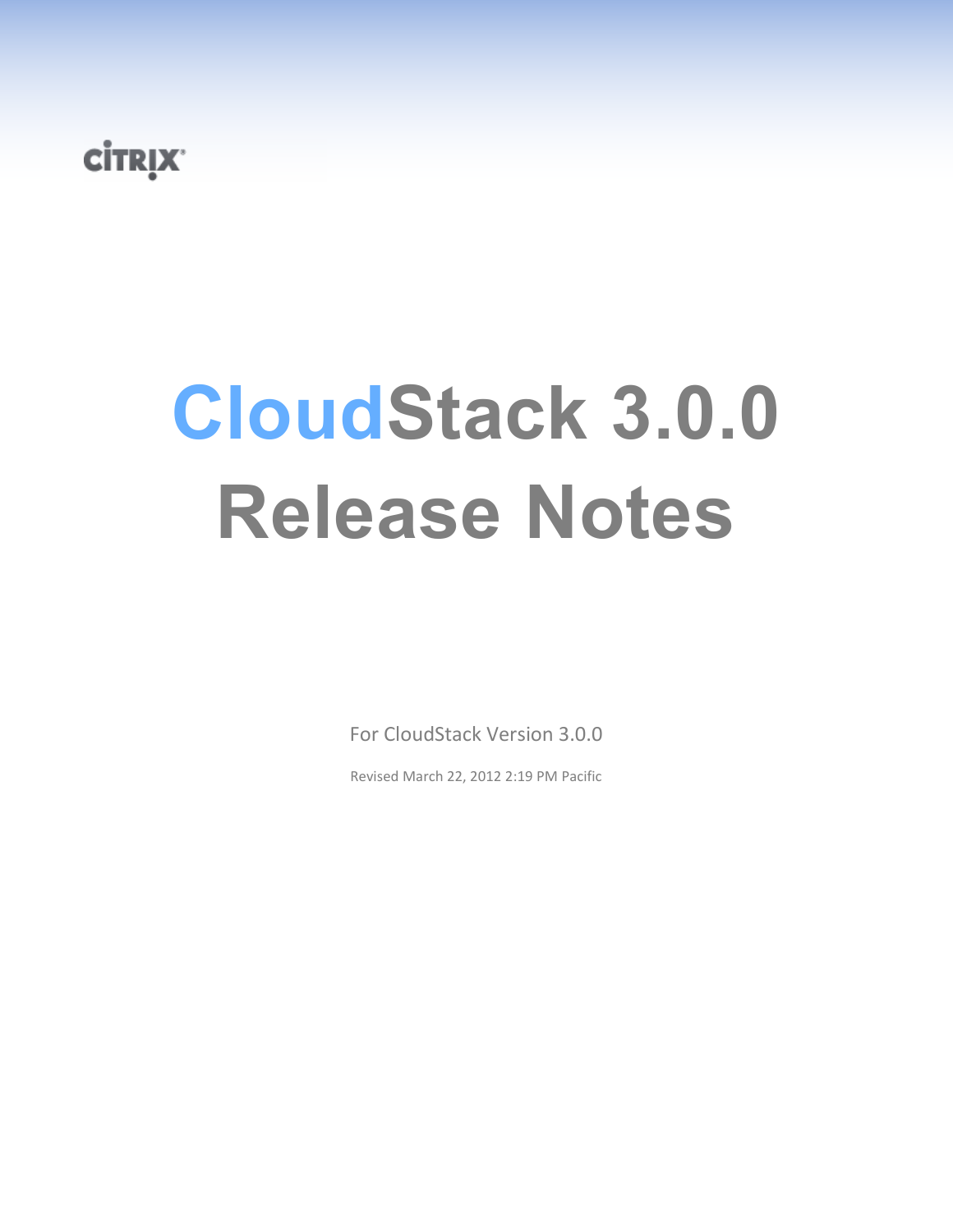© 2011, 2012 Citrix Systems, Inc. All rights reserved. Specifications are subject to change without notice. Citrix Systems, Inc., the Citrix logo, Citrix XenServer, Citrix XenCenter, and CloudStack are trademarks or registered trademarks of Citrix Systems, Inc. All other brands or products are trademarks or registered trademarks of their respective holders.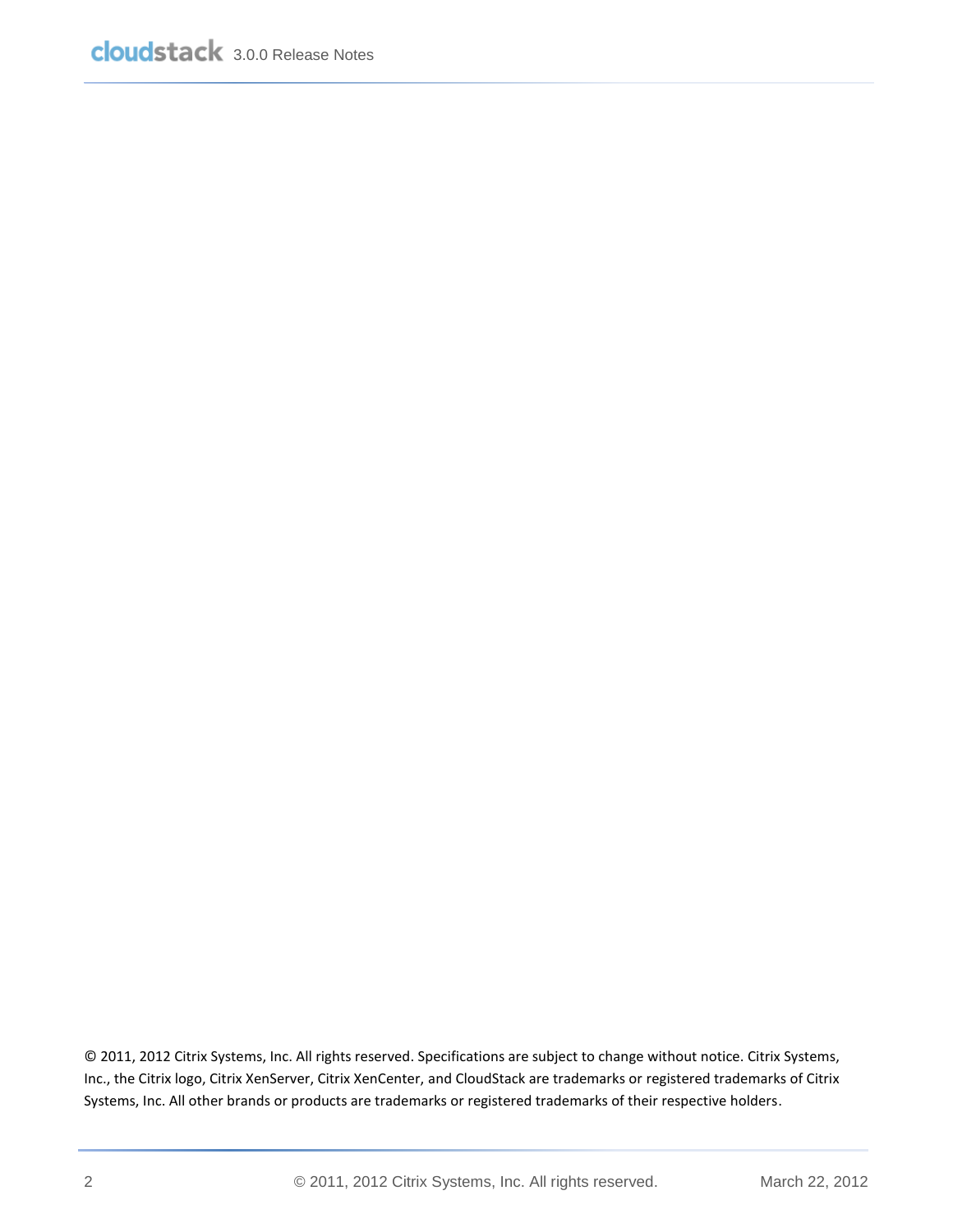## **Contents**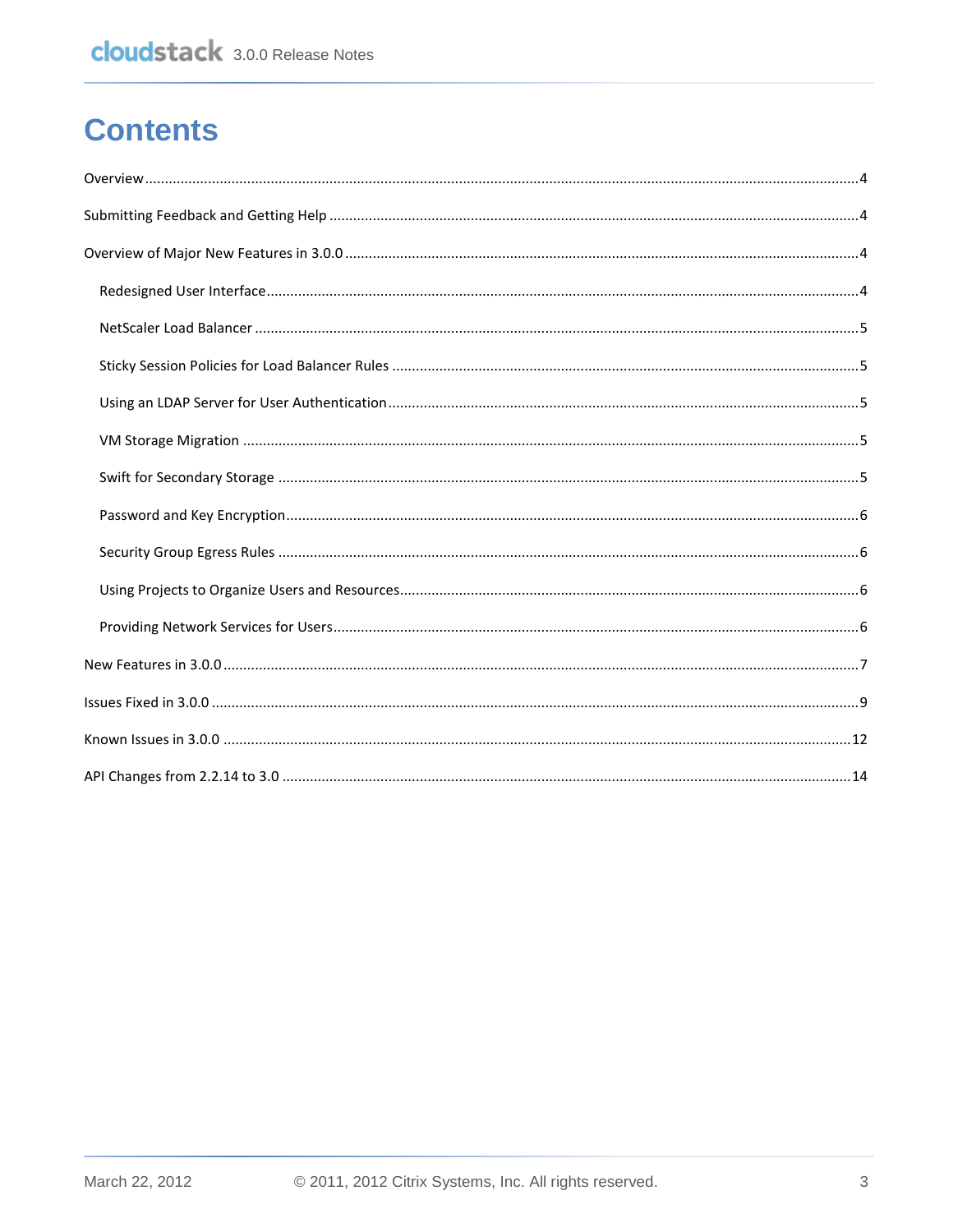# <span id="page-3-0"></span>**Overview**

These Release Notes provide a brief description of new features and known issues for the 3.0.0 release of CloudStack.

#### **NOT FOR UPGRADING CUSTOMERS**

This release is intended for use in fresh installations of CloudStack. The capability to upgrade from 2.2.x versions of CloudStack is not provided in this release.

# <span id="page-3-1"></span>**Submitting Feedback and Getting Help**

We would like to hear your feedback, and we are available to help you use CloudStack 3.0.0.

#### **Open-source community**

A variety of channels are available for getting help with CloudStack, from forums to IRC chat and more. For details, see [http://cloudstack.org/discuss/.](http://cloudstack.org/discuss/)

#### **Commercial customers**

The CloudStack support team is available to help commercial customers plan and execute their installations. To contact the support team, log in to the support portal at <https://na6.salesforce.com/sserv/login.jsp?orgId=00D80000000LWom> using the account credentials you received when you purchased your support contract.

# <span id="page-3-2"></span>**Overview of Major New Features in 3.0.0**

CloudStack 3.0.0 is a major new release. It provides several new features compared to CloudStack 2.2.x. This section provides overviews of the new features. If you just want a quick list by bug number, see [New Features in 3.0.0](#page-6-0) on pag[e 7.](#page-6-0)

### <span id="page-3-3"></span>**Redesigned User Interface**

The user interface of CloudStack has been redesigned to provide easier navigation as well as a more intuitive workflow. Graphical displays of the infrastructure topology have replaced drill-down lists as the main way to access the various CloudStack components such as zones, hosts, and networks. The main Dashboard now provides a more clear display of key information for managing the cloud. The end-user UI also benefits from this redesign, making is easier for users to manage their VMs and other resources. The new Project View lets users switch context from one set of resources to another, enabling a more efficient focus on the task at hand.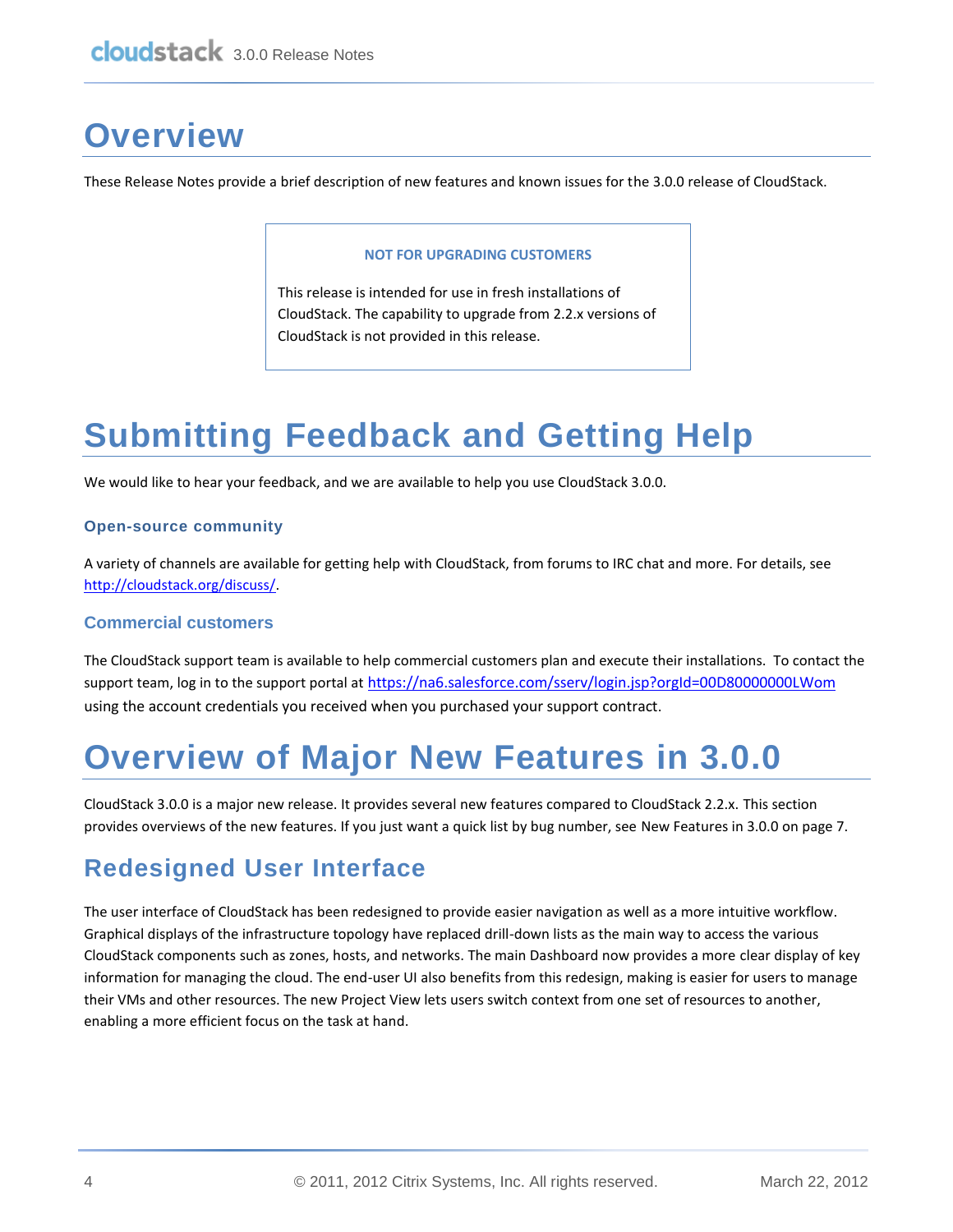## <span id="page-4-0"></span>**NetScaler Load Balancer**

Citrix NetScaler is now supported as an external network element for load balancing. Set up an external load balancer when you want to provide load balancing through means other than CloudStack's provided virtual router.

The NetScaler can be set up in direct (outside the firewall) mode. It must be added before any load balancing rules are deployed on guest VMs in the zone.

Limitations: NetScaler can not yet be used as a firewall. It can not currently be set up in in-line mode (behind the firewall).

### <span id="page-4-1"></span>**Sticky Session Policies for Load Balancer Rules**

Sticky sessions are used in Web-based applications to ensure continued availability of information across the multiple requests in a user's session. For example, if a shopper is filling a cart, you need to remember what has been purchased so far. The concept of "stickiness" is also referred to as persistence, or maintaining state.

Any load balancer rule defined in CloudStack can have a stickiness policy. The policy consists of a name, stickiness method, and parameters. The stickiness method could be load balancer-generated cookie, application-generated cookie, or sourcebased. In the source-based method, the source IP address is used to identify the user and locate the user's stored data. In the other methods, cookies are used. The cookie generated by the load balancer or application is included in request and response URLs to create persistence. A variety of options are provided to control the exact behavior of cookies, such as how they are generated and whether they are cached.

## <span id="page-4-2"></span>**Using an LDAP Server for User Authentication**

In CloudStack 3.0, you can use an external LDAP server such as Microsoft Active Directory or ApacheDS for end-user authentication. Just map CloudStack accounts to the corresponding LDAP accounts using a query filter. The query filter is written using the query syntax of the particular LDAP server, and can include special wildcard characters provided by CloudStack for matching common values such as the user's email address and name. CloudStack will search the external LDAP directory tree starting at a specified base directory and return the distinguished name (DN) and password of the matching user. This information along with the given password is used to authenticate the user.

### <span id="page-4-3"></span>**VM Storage Migration**

The CloudStack administrator can move a virtual machine's root disk volume or any additional data disk from one storage pool to another in the same zone. You can use the storage migration feature to achieve some commonly desired administration goals, such as balancing the load on storage pools and increasing the reliability of virtual machines by moving them away from any storage pool that is experiencing issues. This functionality is supported in XenServer, KVM, and VMware.

## <span id="page-4-4"></span>**Swift for Secondary Storage**

In CloudStack 3.0, OpenStack Object Storage (Swift, [http://swift.openstack.org\)](http://swift.openstack.org/) is supported for secondary storage. When using Swift, you configure Swift storage for the entire CloudStack, then set up NFS secondary storage for each zone. The NFS storage in each zone acts as a staging area through which all templates and other secondary storage data pass before being forwarded to Swift. The Swift storage acts as a cloud-wide resource, making templates and other data available to any zone in the cloud. There is no hierarchy in the Swift storage, just one Swift container per storage object. Any secondary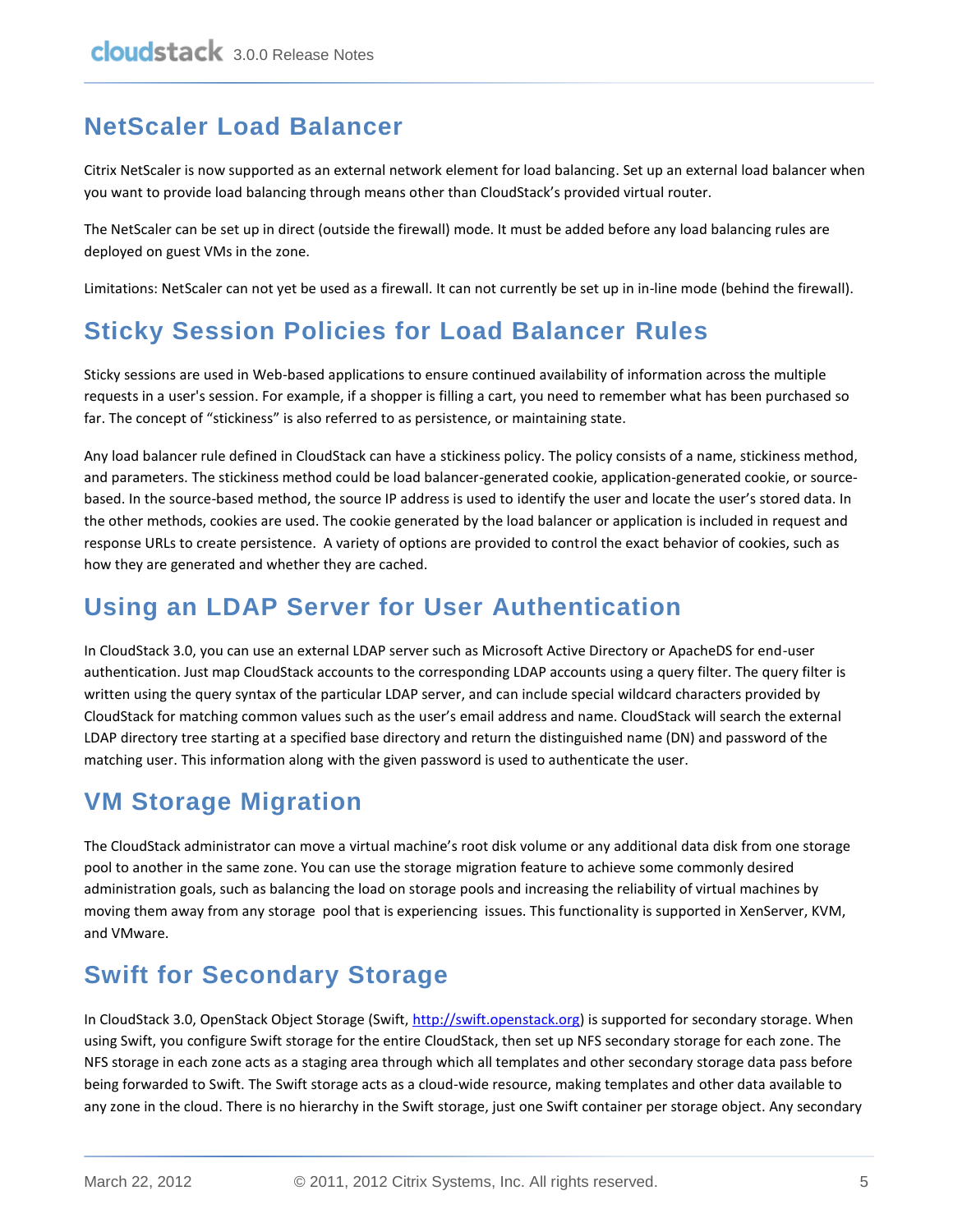storage in the whole cloud can pull a container from Swift at need – no more copying templates and snapshots from one zone to another. Everything is available everywhere.

## <span id="page-5-0"></span>**Password and Key Encryption**

CloudStack stores several sensitive passwords and secret keys that are used to provide security. Starting in CloudStack 3.0, these values are always automatically encrypted. These include the database secret key, database password, SSH keys, compute node root password, VPN password, user API secret key, and VNC password.

CloudStack 3.0 uses the Java Simplified Encryption (JASYPT) library. The data values are encrypted and decrypted using a database secret key. Of course, the database secret key itself can not be stored in the open – it must be encrypted. To read it, a second secret key must be provided from an external source during Management Server startup. This key can be provided in one of two ways: loaded from a file or provided by the CloudStack administrator. The encryption type, database secret key, and Management Server secret key are set by the administrator during CloudStack installation.

## <span id="page-5-1"></span>**Security Group Egress Rules**

Security groups can be used to control network traffic to and from VMs. A security group is a group of VMs that filter their incoming and outgoing traffic according to a set of rules, called ingress and egress rules. These rules filter network traffic according to the IP address that is attempting to communicate with the VM.

In addition to ingress rules that control incoming network traffic to VMs in a given security group, starting in CloudStack 3.0 you can also define egress rules to control outgoing network traffic. If no egress rules are specified, then all traffic will be allowed out. Once egress rules are specified, the following types of traffic are allowed out: traffic specified in egress rules; queries to DNS servers; and responses to any traffic that has been allowed in through an ingress rule. An egress rule can be specified either by CIDR to specify IP addresses, or by account to allow traffic from another security group.

### <span id="page-5-2"></span>**Using Projects to Organize Users and Resources**

In CloudStack 3.0, users can group themselves into projects so they can collaborate and share virtual resources. CloudStack tracks usage per project as well as per user, so the usage can be billed to either a user account or a project. For example, a private cloud within a software company might have all members of the QA department assigned to one project, so the company can track the resources used in testing while the project members can more easily isolate their efforts from other users of the same cloud. Per-project resource limits can be set.

You can configure CloudStack to allow any user to create a new project, or you can restrict that ability to just CloudStack administrators. CloudStack can be set up either so that you can add people directly to a project, or so that you have to send an invitation which the recipient must accept.

A user can be a member of any number of projects and can switch to a new Project View in the CloudStack UI to show only project-related information, such as project VMs, fellow project members, project-related alerts, and so on.

### <span id="page-5-3"></span>**Providing Network Services for Users**

People using cloud infrastructure have a variety of needs and preferences when it comes to the networking services provided by the cloud. Provisioning physical and virtual networks has always been supported in CloudStack. As a CloudStack 3.0 administrator, you can do the following additional things to set up networking for your users: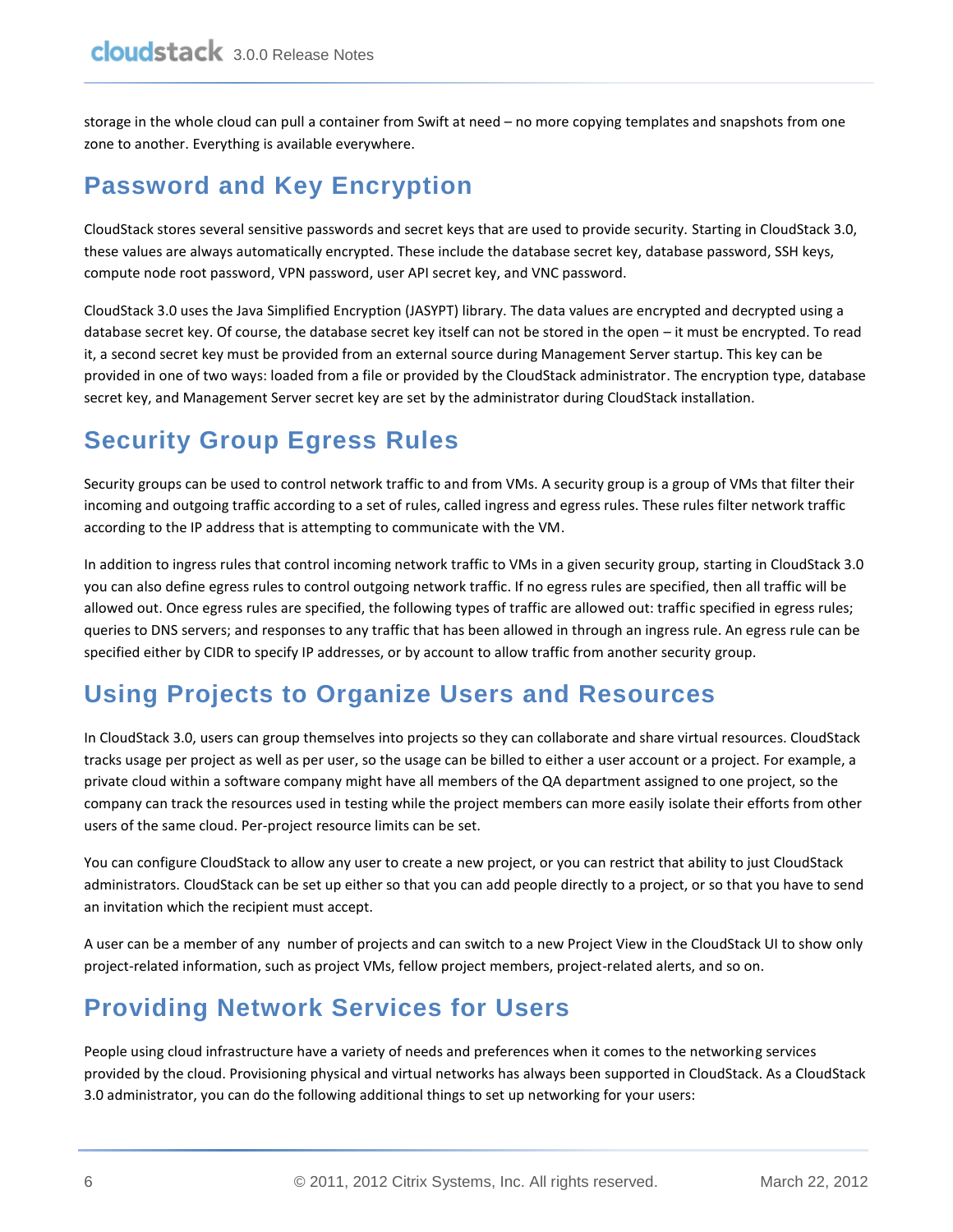- $\triangleright$  Set up several different providers (also known as network elements) for the same service on a single physical network. For example, you can provide both Cisco and Juniper firewalls. You can have multiple instances of the same service provider in a network; for example, more than one Juniper SRX device.
- $\triangleright$  Bundle different types of network services into network offerings. When creating a new VM, the user chooses one of the available network offerings, and that determines which network services the VM can use. A network offering is a named set of network services, such as DHCP, source NAT, load balancing, firewall, VPN, port forwarding, and specific network service providers, such as Juniper SRX for the firewall. You can add new network offerings as time goes on so end users can upgrade to a better class of service on their network.
- Provide more ways for a network to be accessed by a user, such as through a project of which the user is a member.
- $\triangleright$  Set up two types of virtual networks: shared and isolated. An isolated network can be accessed only by virtual machines of a single account. A shared network can be accessed by virtual machines that belong to many different accounts. Network isolation on shared networks is accomplished using techniques such as security groups.
- $\triangleright$  More directly control the physical network, such as add/remove/update physical networks in a zone, configure VLANs on the physical network, specify properties like network speed, configure a name so the network can be recognized by hypervisors, configure the IP addresses trunked to a physical network, and specify what type of traffic is carried on the physical network (such as guest VM traffic vs. internal management traffic).

# <span id="page-6-0"></span>**New Features in 3.0.0**

| 4282          | Added nonce support in API.                                                                                           |
|---------------|-----------------------------------------------------------------------------------------------------------------------|
| 5510          | Openstack Swift can now be used as an alternative to NFS storage for templates, ISO,<br>and snapshots.                |
| 5822          | All sensitive passwords are now properly encrypted in the database and any<br>configuration files.                    |
| 6745          | UUIDs are now used in place of regular DB IDs. 3.0 API will support both.                                             |
| 6876          | Netscaler MPX, VPX, and SDX is now supported.                                                                         |
| 7883          | Templates, ISOs, Disk, and Service offerings can now be sorted to allow admins to<br>more easily view them in the UI. |
| <many></many> | Network as a Service feature.                                                                                         |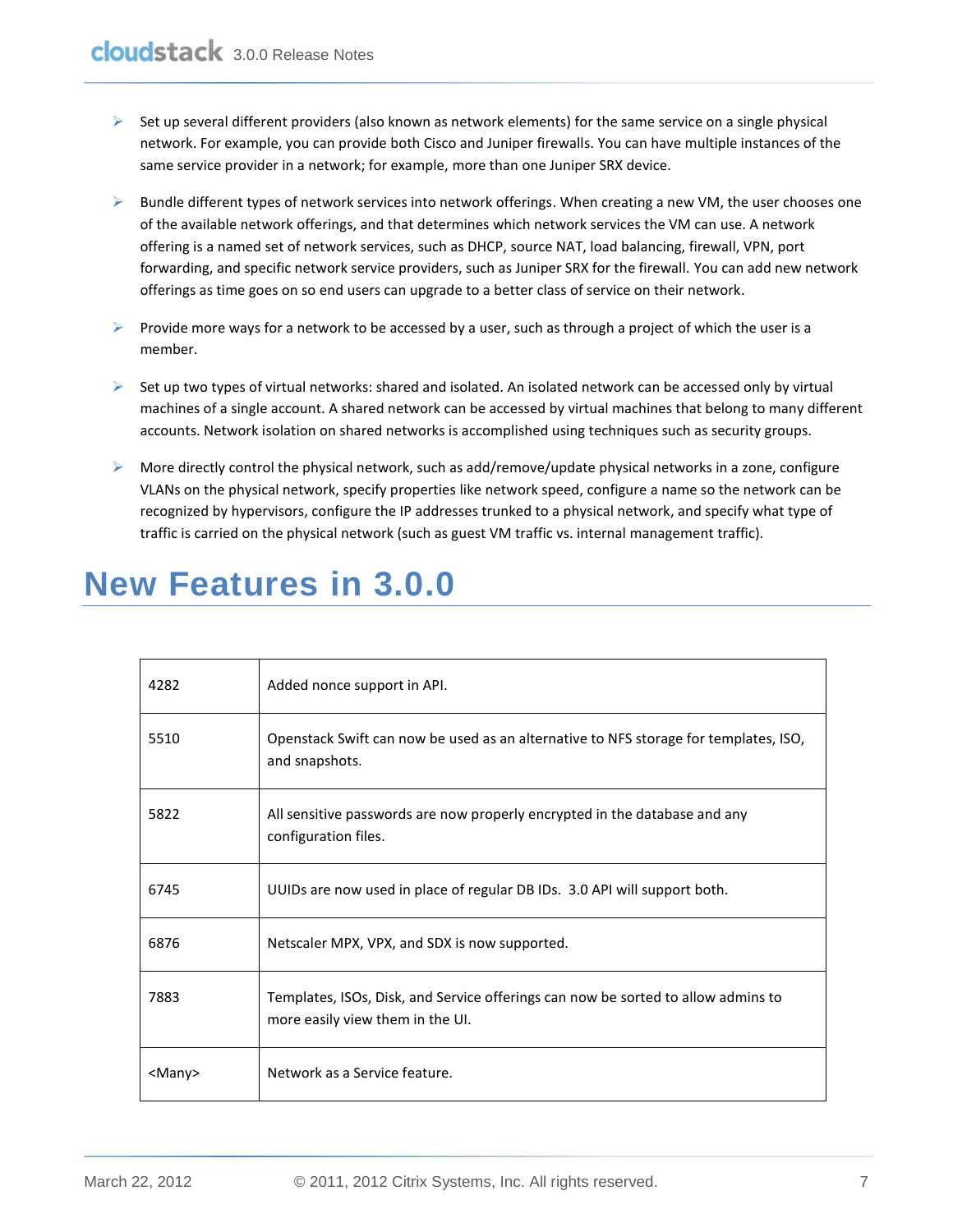| 8313          | Basic LDAP authentication is now built in as an optional AUTH adapter.                                                            |
|---------------|-----------------------------------------------------------------------------------------------------------------------------------|
| 8620          | Projects feature.                                                                                                                 |
| 8791          | User dispersing allocator has now been added as an alternative algorithm for VM<br>placement.                                     |
| 8962          | Admins can now re-assign VM from one account to another.                                                                          |
| 9128          | Network throttling is now controlled via network offerings.                                                                       |
| 9154          | Redundant Router support has been added.                                                                                          |
| <many></many> | Brand new 3.0 User Interface                                                                                                      |
| 9949          | Users can now revert a VM to the original template it was created from.                                                           |
| <many></many> | State management now included to pod and cluster level from the original host and<br>zone level support.                          |
| 10405         | API Version annotation supported.                                                                                                 |
| 10588         | XenServer 6.0 is now supported.                                                                                                   |
| 10617         | Egress rules for security groups now supported.                                                                                   |
| 10657         | Capacity now has two levels of threshold support. One threshold is used to alert. The<br>other is to disable resource allocation. |
| 10792         | Added ability for admins to set ingress rules that cannot be removed by user.                                                     |
| 10796         | Sticky session now supported for load balancers.                                                                                  |
| 11303         | Added support in login API call to take in a map of parameters that can be passed into<br>the authenticators.                     |
| 11173         | VPN usage is now added as a new usage record.                                                                                     |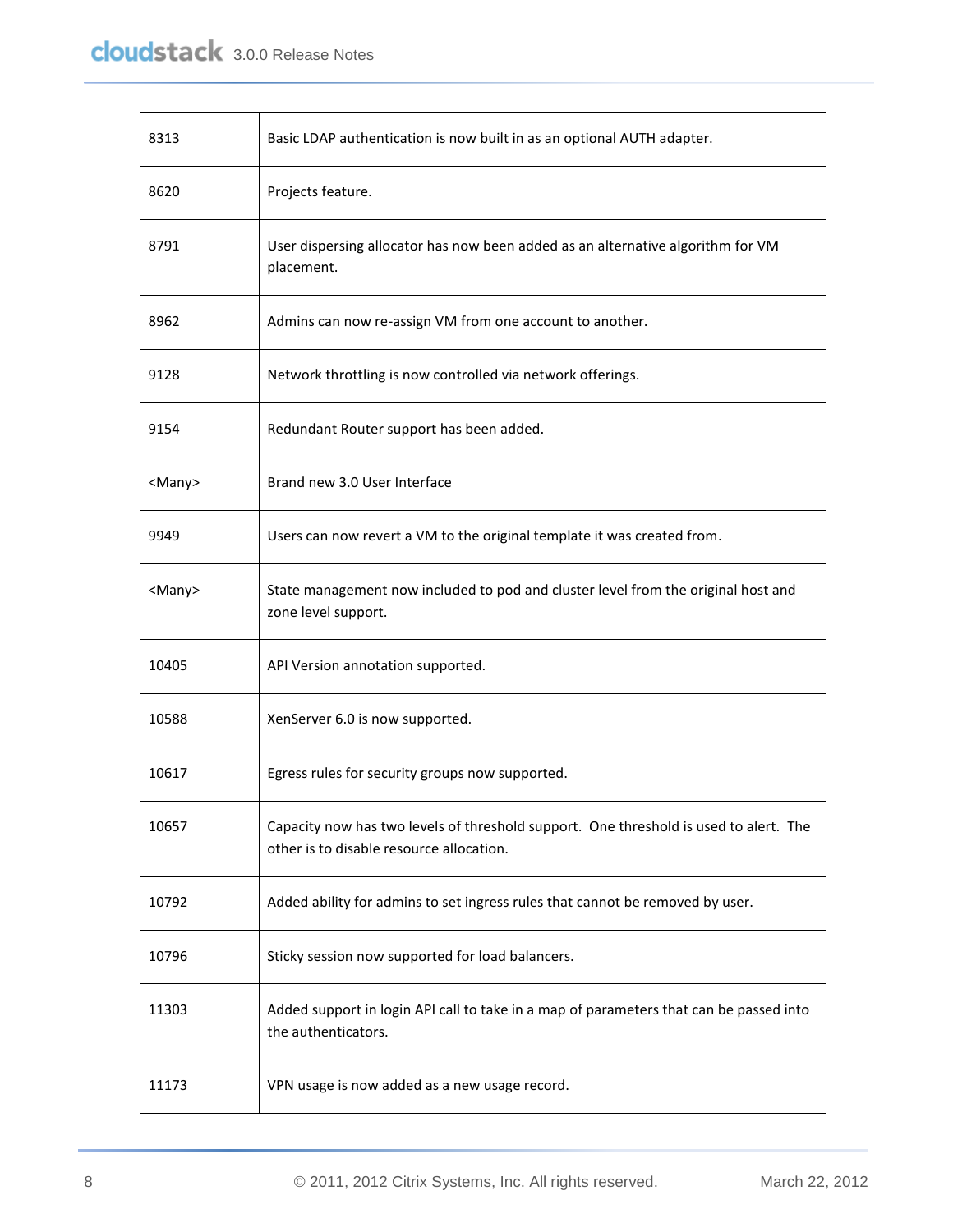| 11598        | MTU for secondary storage is now configurable via Global configuration. |
|--------------|-------------------------------------------------------------------------|
| 11689        | Templates now have a SSH enabled flag similar to password enabled flag. |
| $<$ Many $>$ | vSphere 5.0 now has Beta support.                                       |
| $<$ Many $>$ | RHEL/Centos 6.2 (KVM) is now supported.                                 |

# <span id="page-8-0"></span>**Issues Fixed in 3.0.0**

| <many></many> | VM Sync has been improved so that VM state should be better reflected between<br>Management Server and Hypervisor.            |
|---------------|-------------------------------------------------------------------------------------------------------------------------------|
| 8150          | Template delete events are now recorded after being expunged.                                                                 |
| 8870          | IPs from "Direct-Tagged" networks (shared guest networks) are no longer counted as<br>part of the total number of public IPs. |
| 9036          | Migrated VMs will now have their consumed resources reflected properly in the<br>capacity reports.                            |
| 9842          | Network Usage time range aggregation has been improved.                                                                       |
| 10043         | Restarting the Management Server will no longer change a host status from<br>Maintenance to Up.                               |
| 10067         | Extractable attribute can now be edited by administrators.                                                                    |
| 10195         | Added a new VM state of "Unknown" if the host state is in "Alert".                                                            |
| 10217         | Management Server install will now check for FQDN hostname instead of stopping<br>with an error condition.                    |
| 10292         | UI will no longer allow attaching volumes from one hypervisor to another.                                                     |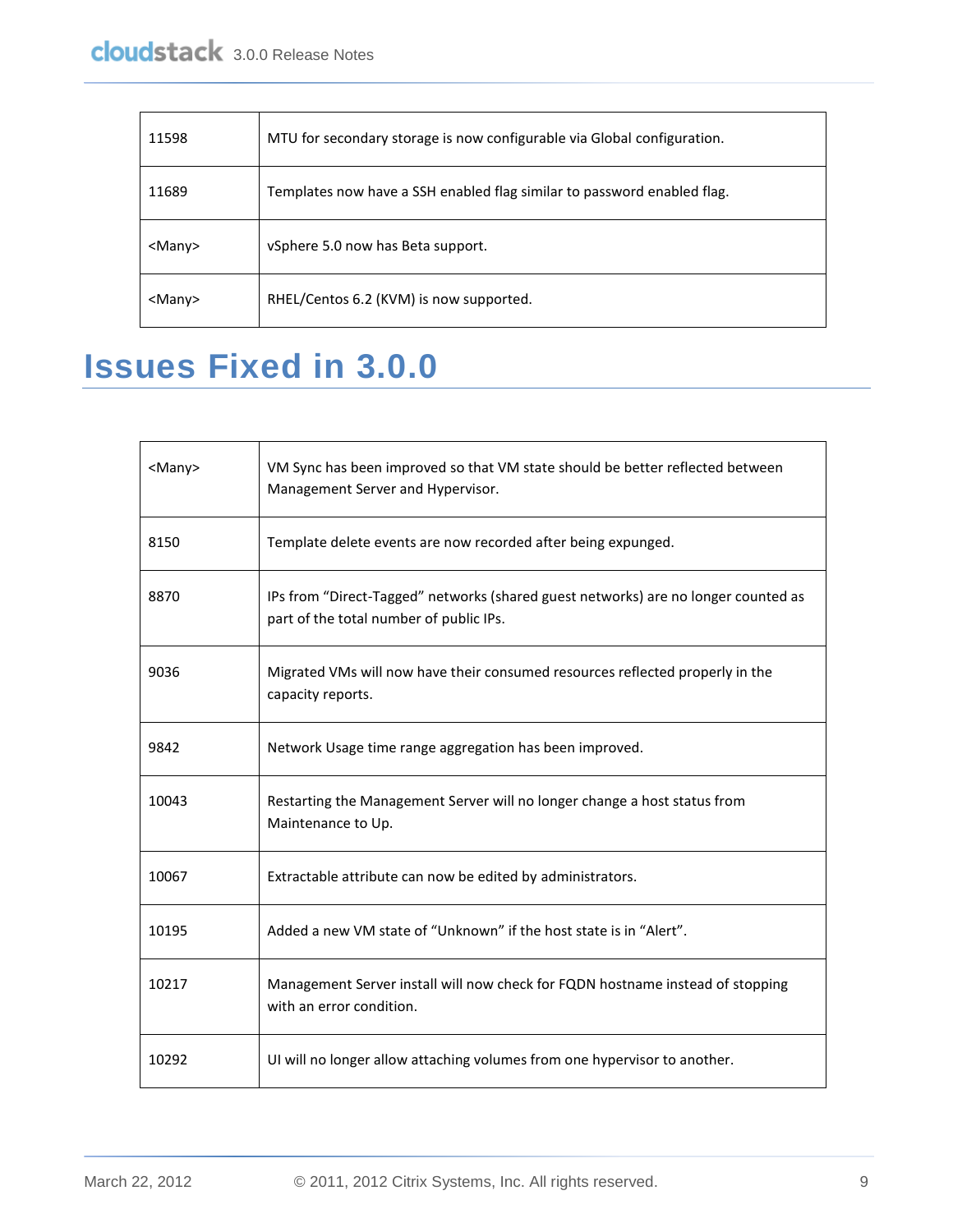| 10307         | Network Usage will now account for more than one virtual interface.                                         |
|---------------|-------------------------------------------------------------------------------------------------------------|
| 10354         | VMware ISO attach and detach events are now correctly registered.                                           |
| 10362         | Disabling VPN will now work correctly even if the virtual router is in a STOPPED state.                     |
| 10674         | Management Server will now alert if it hits a snapshot limit quota.                                         |
| 10779         | Port Ranges now work in the UI.                                                                             |
| 10831         | Adding Secondary Storage URL with double slashes will now work.                                             |
| 11056         | DHCP issues with Debian/Ubuntu guest OS have been resolved.                                                 |
| 11131         | VM scheduler will no longer retry in the same zone if that zone has been declared as<br>non-allocable.      |
| 11193         | Management Server will now alert a link-local IP capacity issue.                                            |
| <many></many> | Added new Global configurations to set limits for the number of guest VMs per<br>hypervisor.                |
| 11273         | Management Server will no longer attempt to program security group rules for non-<br>reachable hypervisors. |
| 11284         | Administrators can now add a Basic Zone without security group support.                                     |
| 11311         | Improved listVirtualMachine API call performance.                                                           |
| 11387         | Public IP of the secondary storage VM will now be correctly returned to the pool after<br>being expunged.   |
| 11492         | Volume limits are now checked when deploying a new VM.                                                      |
| 11542         | Management Server will no longer allow same public IP ranged across zones.                                  |
| 11585         | Multiple public VLANs are now correctly supported in VMware.                                                |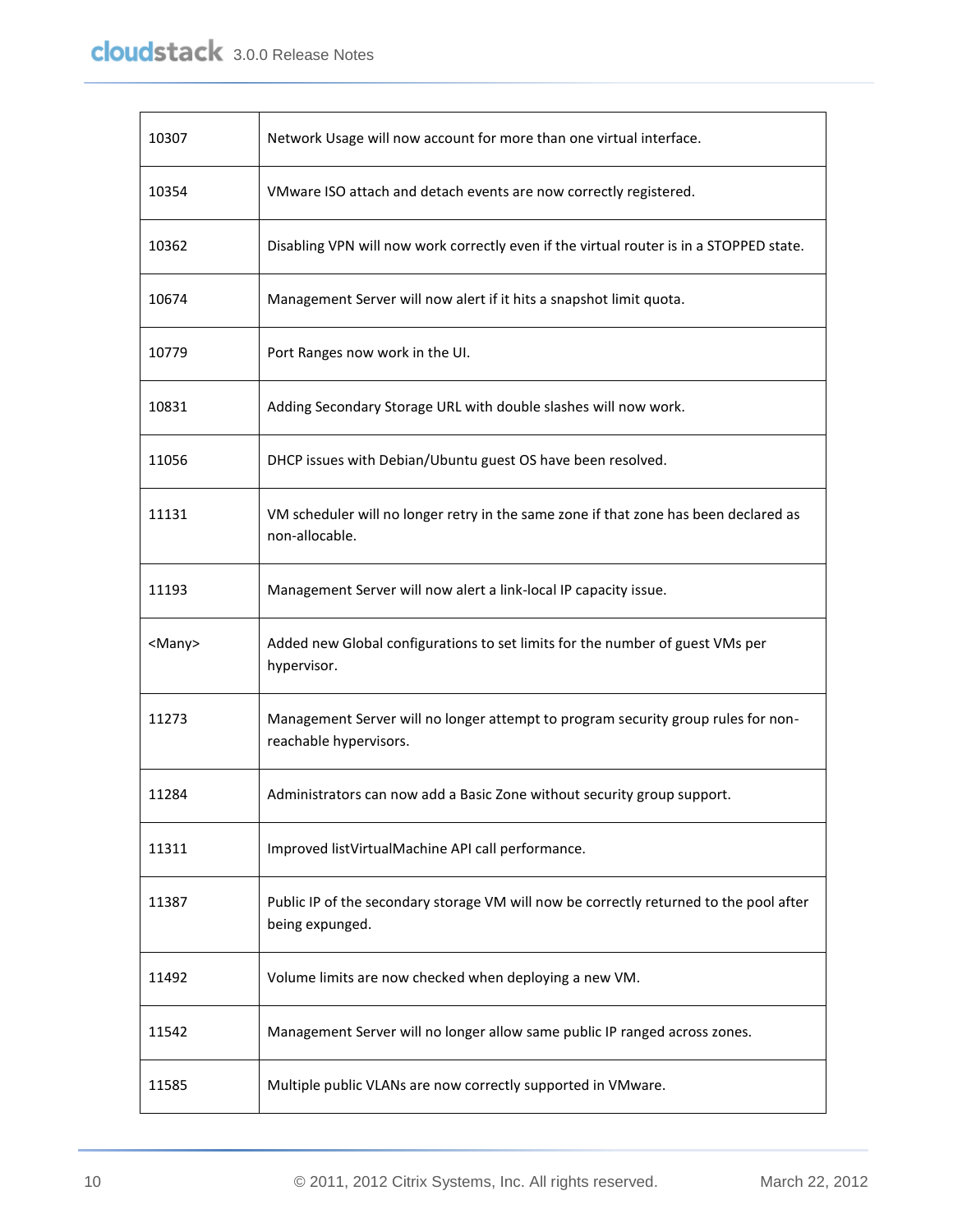| 11616         | Manual live migration of VMs for KVM is now supported.                                                              |
|---------------|---------------------------------------------------------------------------------------------------------------------|
| 11814         | General guest VM options for VMware are now supported.                                                              |
| 11838         | Deleted VM template names can now be re-used.                                                                       |
| 11902         | Added global configuration to allow different NIC drivers for VMware system VM.                                     |
| 11926         | Installation of system template will now do some mount point validation before<br>proceeding.                       |
| <many></many> | Many passwords are no longer logged in the Management Server logs.                                                  |
| <many></many> | Secondary storage VM has been hardened.                                                                             |
| 12139         | Added a way for Administrators to specify the default system template to use on a<br>global or per zone basis.      |
| 12113         | Improved re-try algorithm when attempting to copy a template from secondary to<br>primary during failure scenarios. |
| 12162         | CreateLoadBalancer public ID was incorrectly published as optional. It is now required.                             |
| 12192         | State NFS handle are now correctly handled for KVM.                                                                 |
| 12290         | Security Groups improvements.                                                                                       |
| 12476         | DHCP anti-spoofing fixes.                                                                                           |
| 12481         | Account ID is now returned as part of listAccount API.                                                              |
| 12705         | Source NAT is no longer configured on additional IP of a different network interface.                               |
| 12782         | Capacity now reflects hosts in maintenance mode.                                                                    |
| 12820         | KVM: Attached disks are no longer removed after a VM reboot.                                                        |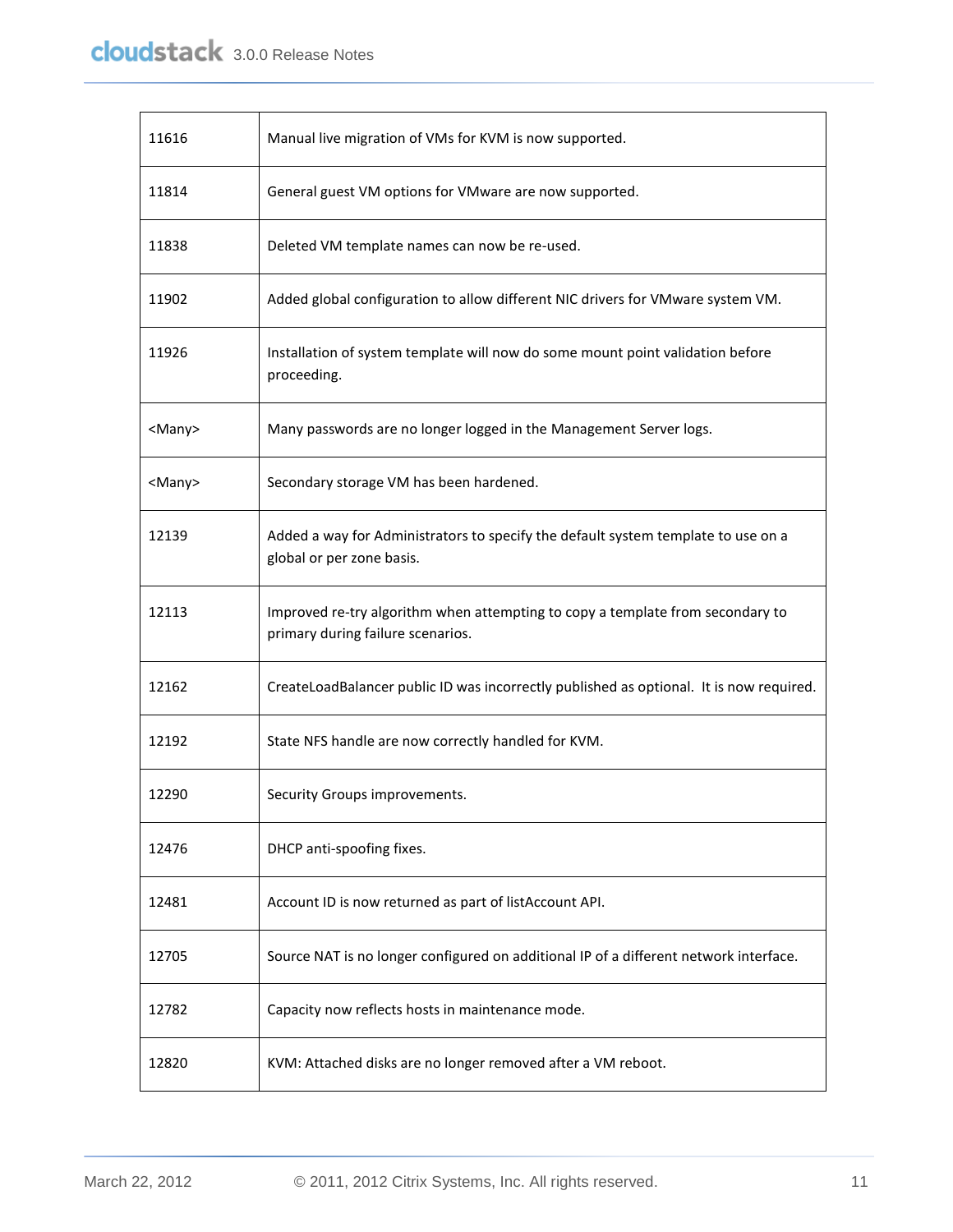| 12877 | Pagesize = -1 now works correctly.                                                                                                    |
|-------|---------------------------------------------------------------------------------------------------------------------------------------|
| 12848 | Removed notion of setting a default network when adding a shared network. Default<br>networks are now specified during VM deployment. |
| 12929 | Added domain ID to all events.                                                                                                        |
| 13201 | Added global configuration to allow administrator to specify default network device<br>drivers for system VMs.                        |
| 13315 | Added BASIC auth http proxy for secondary storage VM.                                                                                 |
| 13396 | Escaped double-quotes in JSON responses.                                                                                              |
| 13537 | Templates created from snapshots now work with NFSv4.                                                                                 |
| 13777 | VMware snapshot errors are now handled better.                                                                                        |

# <span id="page-11-0"></span>**Known Issues in 3.0.0**

| 11535 | In-line mode for load balancer is not supported for all external devices.  |
|-------|----------------------------------------------------------------------------|
| 12741 | vSphere: maintenance mode will not live migrate system VM to another host. |
| 12840 | Capacity view is not available for pods or clusters.                       |
| 13518 | Security Groups are not supported in Advanced Networking.                  |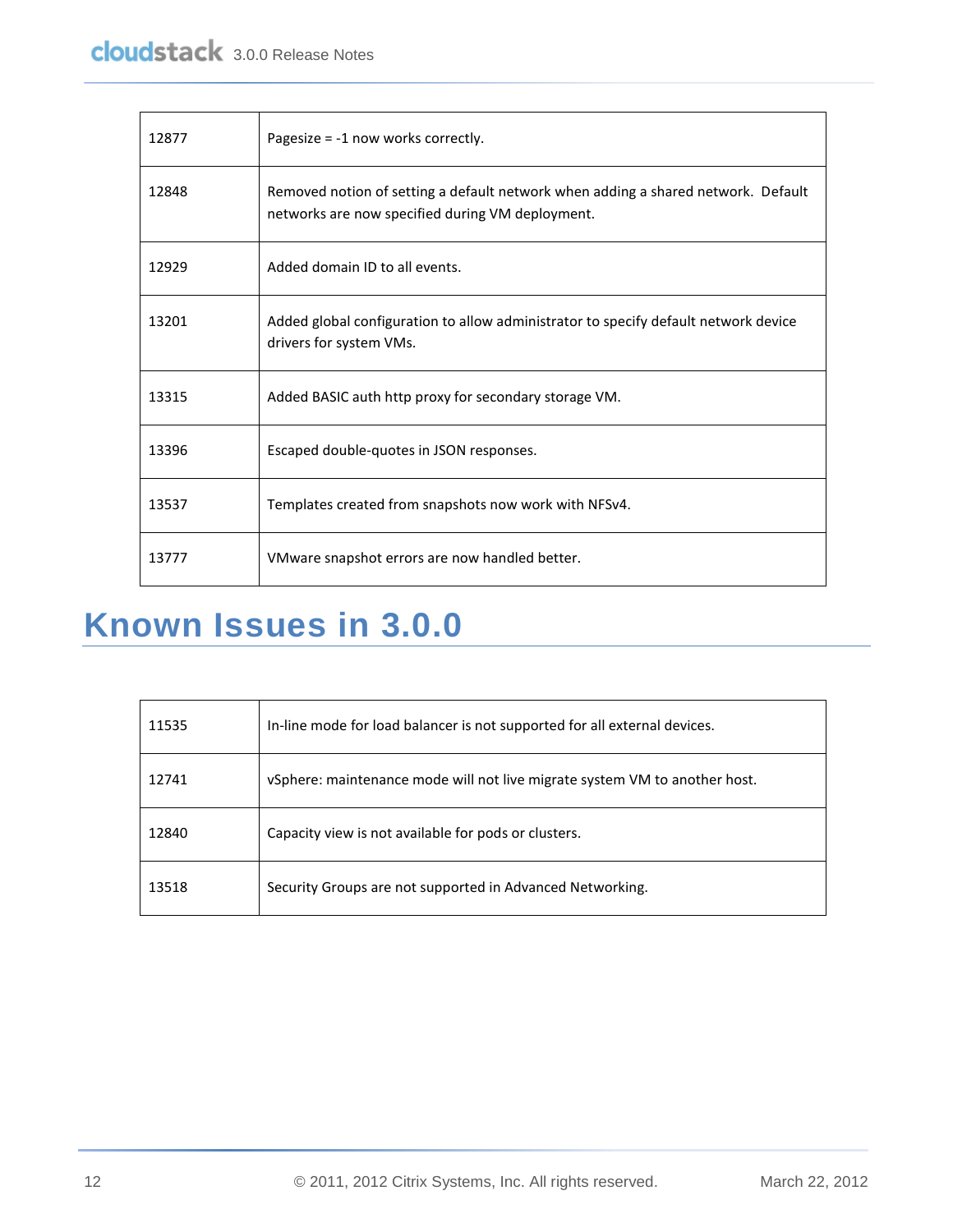| <many></many> | F5 Known Issues:                                                                                                                                                                                                                                                                                                                                                                                                                                     |
|---------------|------------------------------------------------------------------------------------------------------------------------------------------------------------------------------------------------------------------------------------------------------------------------------------------------------------------------------------------------------------------------------------------------------------------------------------------------------|
|               | Unable to create load balancer rule for port 22.<br>No support for changing algorithm once rule has been created.<br>Source algorithm is not supported. Setting a rule to source will prevent other<br>rules from being created properly.<br>Virtual router upgrades do not migrate all sticky session parameters correctly.                                                                                                                         |
| <many></many> | <b>NetScaler Known Issues:</b>                                                                                                                                                                                                                                                                                                                                                                                                                       |
|               | When a VM from a load balancer rules is removed, it will also get removed for<br>other load balancer rules of the same port.<br>Sticky session method "lbCookie" and "appCookie" do not work for any port<br>other than 80.<br>Virtual router upgrades do not migrate all sticky session parameters correctly.<br>Once the public port 80 has been mapped to any private port, "A", no other<br>public port can be mapped to that private port, "A". |
| 13336         | vSphere: cross cluster volume migration does not work properly.                                                                                                                                                                                                                                                                                                                                                                                      |
| 13359         | Programming F5/NetScaler rules can be better optimized.                                                                                                                                                                                                                                                                                                                                                                                              |
| <many></many> | Network restart can fail under certain circumstances.                                                                                                                                                                                                                                                                                                                                                                                                |
| 13883         | Multiple NetScalers are not supported in Basic Networking.                                                                                                                                                                                                                                                                                                                                                                                           |
| 13935         | vSphere: detaching an ISO from a restored VM instance fails.                                                                                                                                                                                                                                                                                                                                                                                         |
| 13963         | vSphere: template download from templates created off of the root volume does not<br>work properly.                                                                                                                                                                                                                                                                                                                                                  |
| <many></many> | Disabling a pod or cluster does not prevent resource creation. Only zone level is<br>supported right now.                                                                                                                                                                                                                                                                                                                                            |
| 14024         | KVM: clustered LVM is not working properly.                                                                                                                                                                                                                                                                                                                                                                                                          |
| <many></many> | Bare metal host provisioning is not working properly.                                                                                                                                                                                                                                                                                                                                                                                                |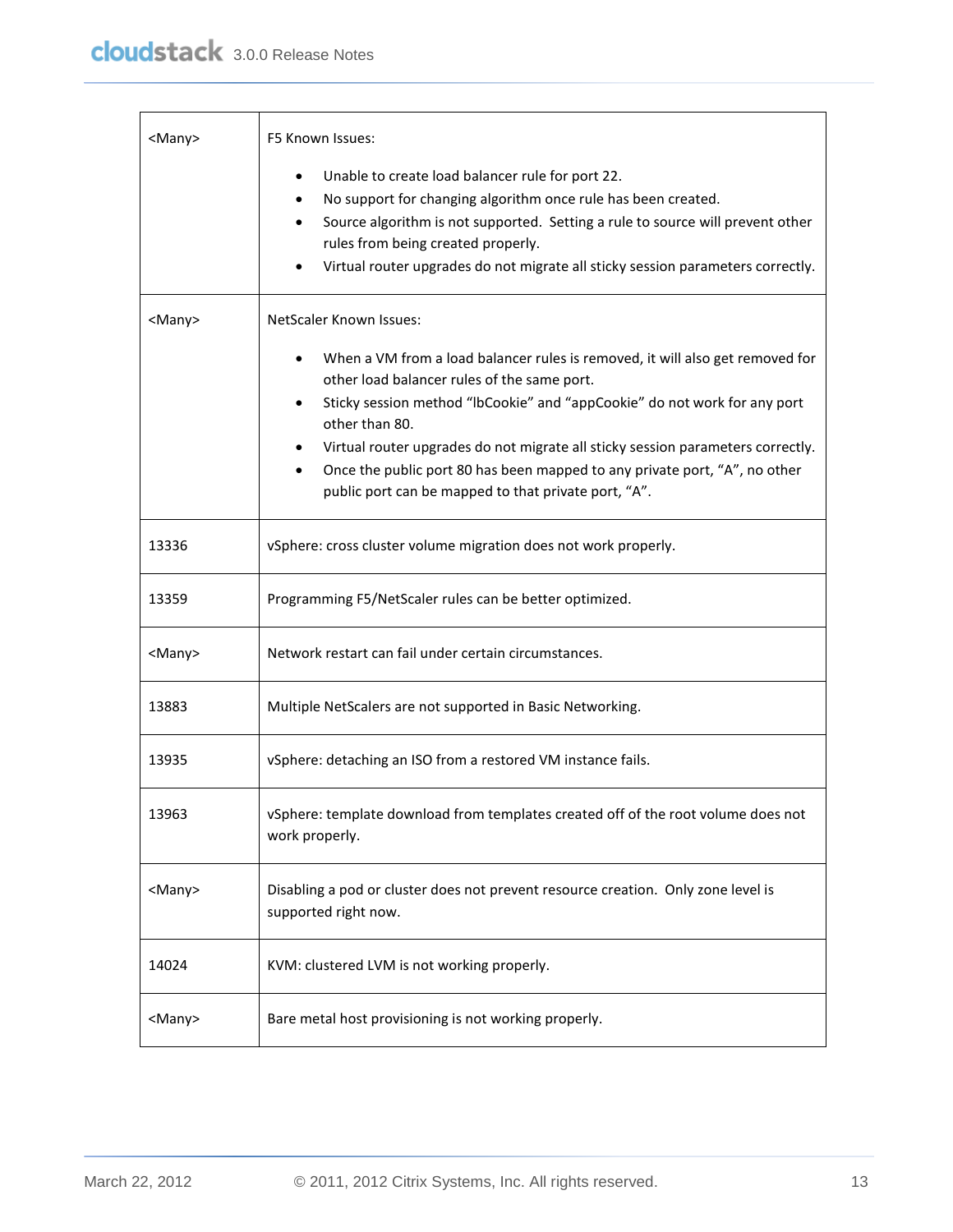# <span id="page-13-0"></span>**API Changes from 2.2.14 to 3.0**

#### **Change to Behavior of List Commands**

There was a major change in how our List\* API commands work in CloudStack 3.0 compared to 2.2.x. The rules below apply only for managed resources – those that belong to an account/domain/project. They are irrelevant for the List\* commands displaying unmanaged (system) resources, such as hosts, clusters, and external network resources.

When no parameters are passed in to the call, the caller sees only resources owned by the caller (even when the caller is the administrator). Previously, the administrator saw everyone else's resources by default.

When accountName/domainId are passed in:

- The caller sees the resources dedicated to the account specified.
- If the call is executed by a regular user, the user is authorized to specify only the user's own account/domainId.
- If the caller is a domain administrator, CloudStack performs an authorization check to see whether the caller is permitted to view resources for the given account/domainId.

When projectId is passed in, only resources belonging to that project are listed.

When domainId is passed in, the call returns only resources belonging to the domain specified. To see the resources of subdomains, use the parameter isRecursive=true. Again, the regular user can see only resources owned by that user, the root administrator can list anything, and a domain administrator is authorized to see only resources of the administrator's own domain and subdomains.

To see all resources the caller is authorized to see, except for Project resources, use the parameter listAll=true.

To see all Project resources the caller is authorized to see, use the parameter projectId=-1.

There is one API command that doesn't fall under the rules above completely: the listTemplates command. This command has its own flags defining the list rules:

| listTemplates Flag | <b>Description</b>                                                                              |
|--------------------|-------------------------------------------------------------------------------------------------|
| featured           | Returns templates that have been marked as featured and public                                  |
| self               | Returns templates that have been registered or created by the calling user                      |
| selfexecutable     | Same as self, but only returns templates that are ready to be deployed with                     |
| sharedexecutable   | Ready templates that have been granted to the calling user by another user                      |
| executable         | Templates that are owned by the calling user, or public templates, that can be used to deploy a |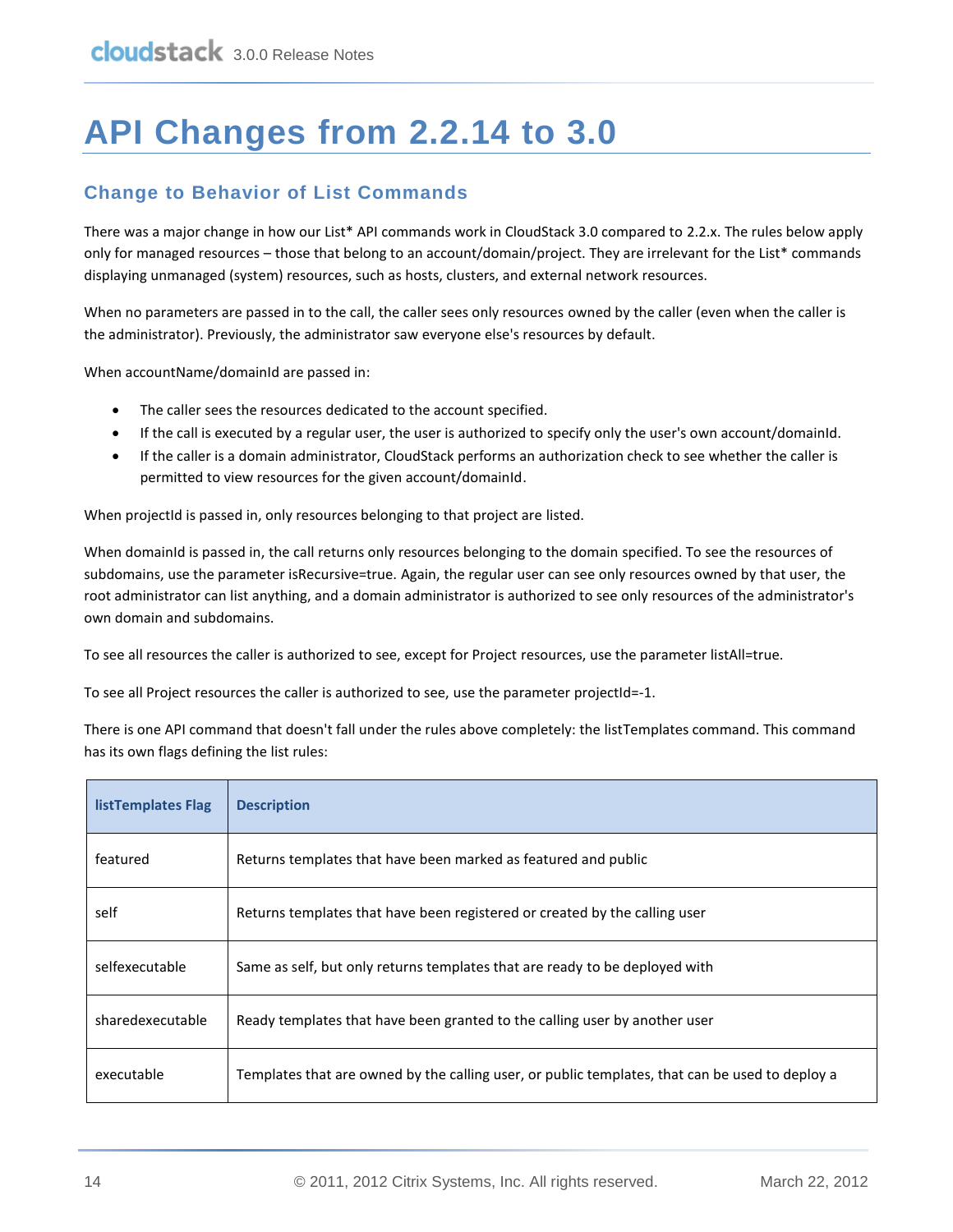|           | new VM                                                             |
|-----------|--------------------------------------------------------------------|
| community | Returns templates that have been marked as public but not featured |
| all       | Returns all templates (only usable by admins)                      |

The CloudStack UI on a general view will display all resources that the logged-in user is authorized to see, except for project resources. To see the project resources, select the project view.

#### **Removed API commands**

- $\triangleright$  createConfiguration (Adds configuration value)
- ▶ configureSimulator (Configures simulator)

#### **Added API commands**

- assignVirtualMachine (Move a user VM to another user under same domain.)
- restoreVirtualMachine (Restore a VM to original template or specific snapshot)
- createLBStickinessPolicy (Creates a Load Balancer stickiness policy )
- deleteLBStickinessPolicy (Deletes a LB stickiness policy.)
- listLBStickinessPolicies (Lists LBStickiness policies.)
- $\blacktriangleright$  IdapConfig (Configure the LDAP context for this site.)
- $\triangleright$  addSwift (Adds Swift.)
- $\triangleright$  listSwifts (List Swift.)
- migrateVolume (Migrate volume)
- updateStoragePool (Updates a storage pool.)
- authorizeSecurityGroupEgress (Authorizes a particular egress rule for this security group)
- $\triangleright$  revokeSecurityGroupEgress (Deletes a particular egress rule from this security group)
- ▶ createNetworkOffering (Creates a network offering.)
- $\triangleright$  deleteNetworkOffering (Deletes a network offering.)
- $\triangleright$  createProject (Creates a project)
- $\triangleright$  deleteProject (Deletes a project)
- $\triangleright$  updateProject (Updates a project)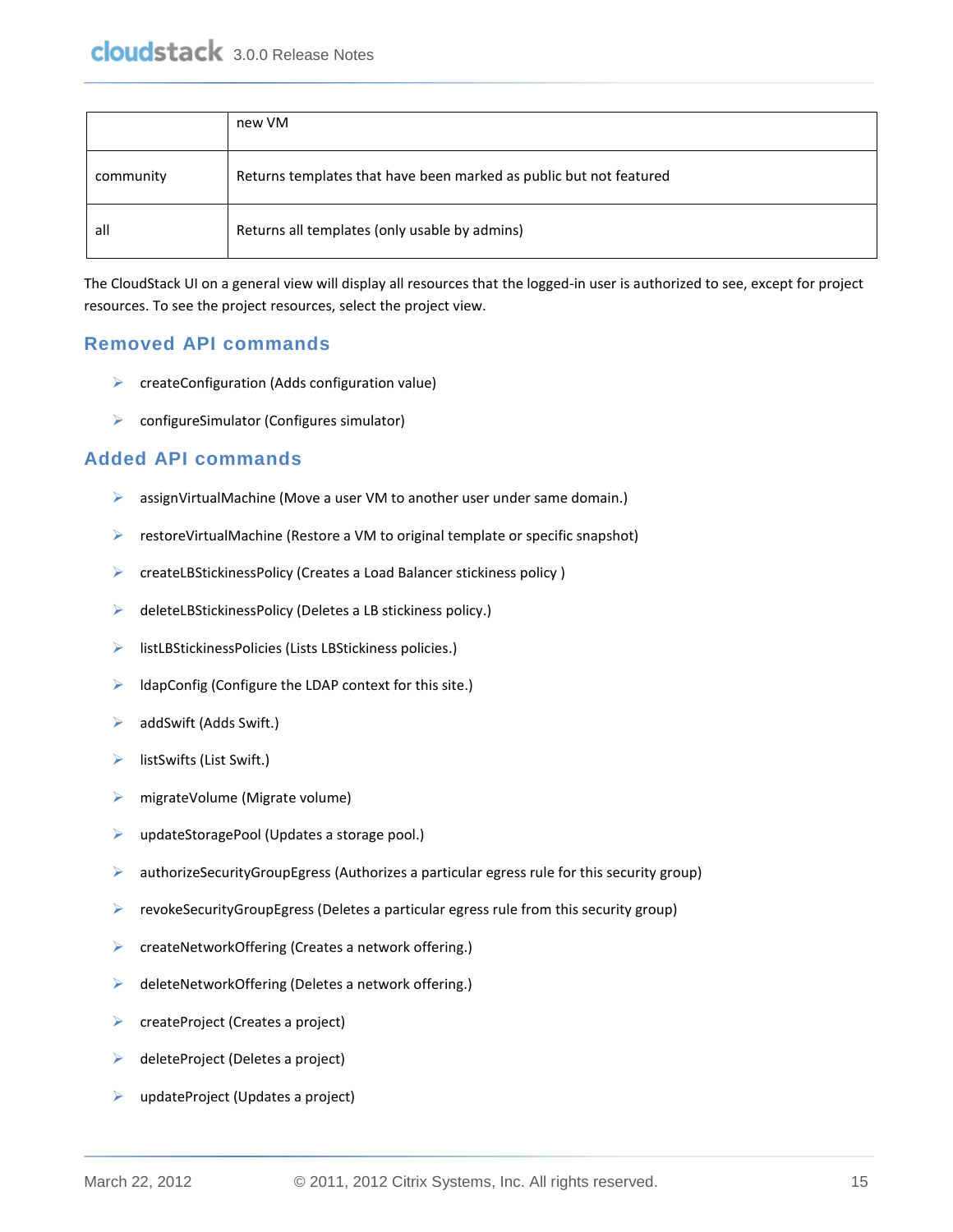- $\triangleright$  activateProject (Activates a project)
- suspendProject (Suspends a project)
- $\triangleright$  listProjects (Lists projects and provides detailed information for listed projects)
- $\triangleright$  addAccountToProject (Adds acoount to a project)
- $\triangleright$  deleteAccountFromProject (Deletes account from the project)
- $\triangleright$  listProjectAccounts (Lists project's accounts)
- $\triangleright$  listProjectInvitations (Lists projects and provides detailed information for listed projects)
- $\triangleright$  updateProjectInvitation (Accepts or declines project invitation)
- $\triangleright$  deleteProjectInvitation (Accepts or declines project invitation)
- $\triangleright$  updateHypervisorCapabilities (Updates a hypervisor capabilities.)
- $\triangleright$  listHypervisorCapabilities (Lists all hypervisor capabilities.)
- $\triangleright$  createPhysicalNetwork (Creates a physical network)
- $\triangleright$  deletePhysicalNetwork (Deletes a Physical Network.)
- $\triangleright$  listPhysicalNetworks (Lists physical networks)
- $\triangleright$  updatePhysicalNetwork (Updates a physical network)
- listSupportedNetworkServices (Lists all network services provided by CloudStack or for the given Provider.)
- $\triangleright$  addNetworkServiceProvider (Adds a network serviceProvider to a physical network)
- deleteNetworkServiceProvider (Deletes a Network Service Provider.)
- $\triangleright$  listNetworkServiceProviders (Lists network serviceproviders for a given physical network.)
- $\triangleright$  updateNetworkServiceProvider (Updates a network serviceProvider of a physical network)
- $\triangleright$  addTrafficType (Adds traffic type to a physical network)
- $\triangleright$  deleteTrafficType (Deletes traffic type of a physical network)
- $\triangleright$  listTrafficTypes (Lists traffic types of a given physical network.)
- $\triangleright$  updateTrafficType (Updates traffic type of a physical network)
- $\triangleright$  listTrafficTypeImplementors (Lists implementors of implementor of a network traffic type or implementors of all network traffic types)
- createStorageNetworkIpRange (Creates a Storage network IP range.)